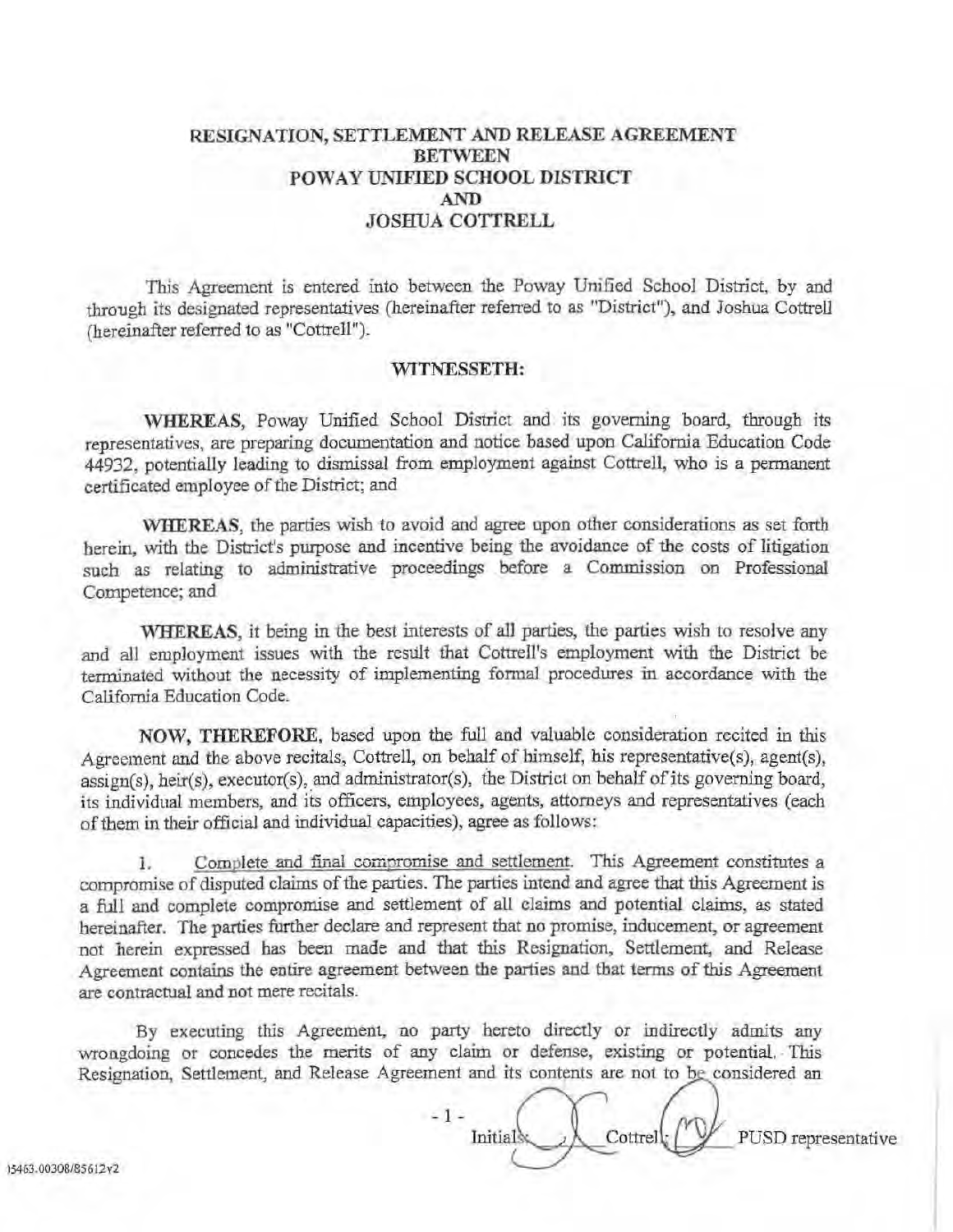admission of wrongdoing, guilt, or liability as to any party or entity, or their representatives or agents.

This Agreement is unique to the existing circumstances and shall not constitute a precedent as to any employee or circumstance within this District.

2. Payments by and on behalf of the District. No other consideration is required by this Resignation, Settlement and Release Agreement. Any and all payments by District and its agents of attorney fees and costs incurred by Cottrell or on his behalf, are expressly waived by *Cottrell* and his representative(s), including but not limited to any attomey fees, costs or expenses incurred.

3. Employment status and resignation from employment. Cottrell shall submit his resignation from any and all employment with the District, effective upon the close of business June 30, 2011. If the resignation is not attached hereto, this signed Agreement shall constitute his official resignation effective as of that date (June 30, 2011), subject only to the ratification of his resignation by the governing board of the District.

4. Cottrell shall remain on administrative leave with pay through the close of the current teacher work year.

5. Health and welfare benefits. Cottrell shall continue to receive health and welfare benefits available through his applicable collective bargaining agreement based upon same terms and conditions as a District employee, for a period ending upon the close of business August 30, 2011. Upon termination of District health and welfare benefit coverage as per this agreement, Cottrell will be eligible to participate at his own expense in COBRA benefits to the extent permitted by law; District obligations for payment and coverage end the close of business August 30, 2011.

6. Nothing in this section, directly or indirectly, provides Cottrell with the right to employment with District

7. Disciplinary charges. District agrees to not process any internal disciplinary charges against Cottrell.

8. Notification of Title 5 of the California Code of ReeuJations. Section 80303. Cottrell acknowledges that he has been advised of the contents of section 80303 of Title *5* of the California Code of Regulations, whether or not a copy of that section is attached hereto. Cottrell understands that in accordance with section 80303, the District, through *its* agent(s) will be contacting the Commission on Teacher Credentialing to inform them of this resolution and will provide a copy of this agreement and whatever other further documentation or information is requested by the representatives of the Commission on Teacher Credentialing.

9. Recommendations to prospective emplovers. The appropriate District representative will inform appropriate District office staff and administrator(s) at Cottrell's most recent school site (Westview High School) that any and all requests for information from prospective employers shall be forwarded to the Associate Superintendent, Personnel Support Services or to

 $-2 Initials: \qquad \qquad$  Cottrell;  $\qquad \qquad$  PUSD representative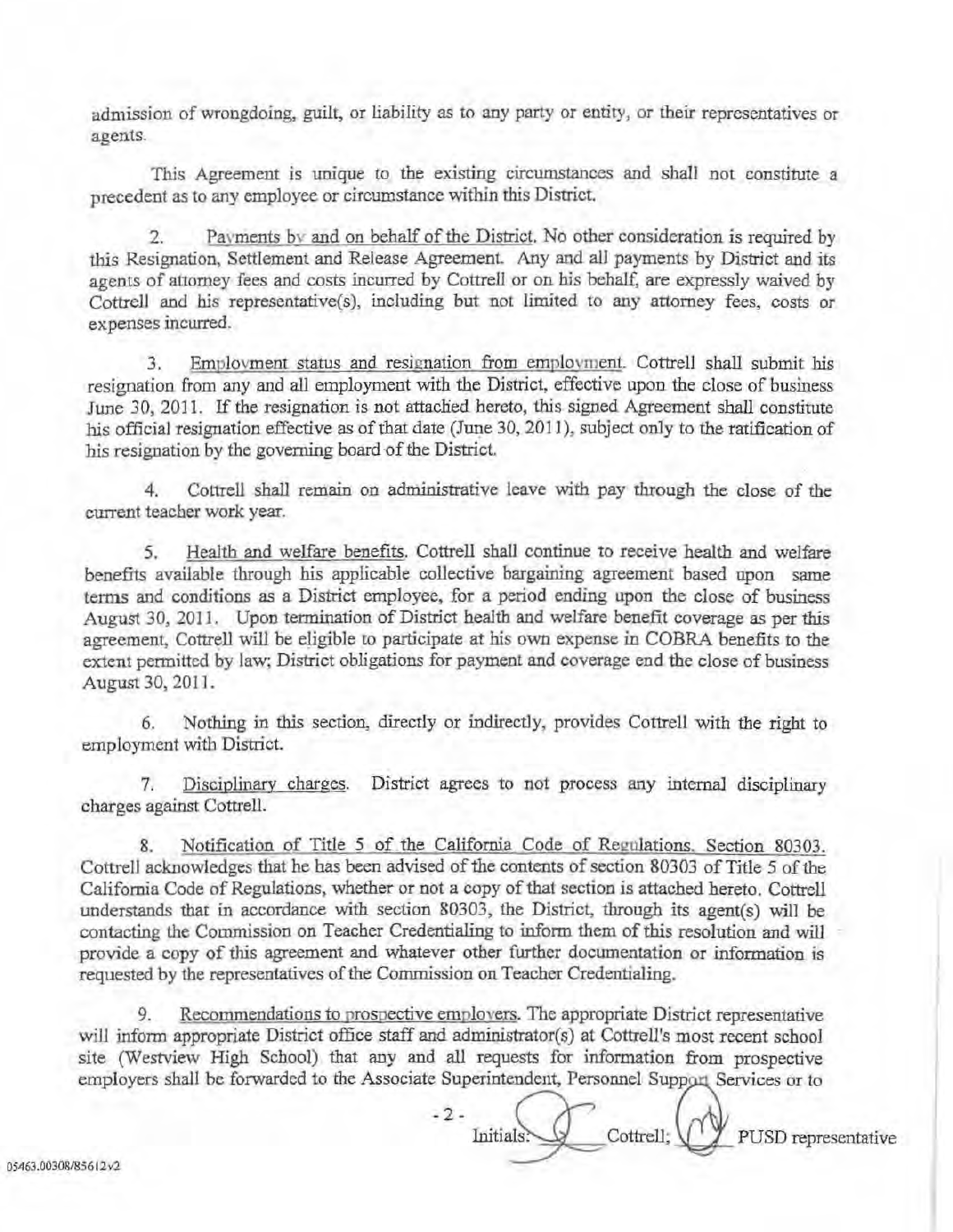the Executive Director, Human Resources, of Poway Unified School District. The Associate Superintendent, Personnel Support Services or the Executive Director, Hwnan Resources of Poway Unified School District or their designee shall provide the prospective employer(s) only the name, dates/duration of employment, position(s) held, and salary. unless otherwise required by law or unless Cottrell or his representative request otherwise in writing.

10. Release of Claims. In consideration of the performance of the conditions specified hereinabove, Cottrell, on behalf of himself, his successors, heirs, dependents, executors, administrators, and assigns, hereby fully releases and discharges District, *its* governing board and individual board members, employees, representatives, agents, attorneys, and assigns from all rights, claims, and actions which Cottrell and his successors now have or may have after the signing of this Agreement against the District and its governing board and/or individual board members, employees, representatives, agents, attorneys, and assigns, arising out of or relating to his employment as a certificated employee of District. Cottrell agrees that tbis compromise and settlement shall constitute a bar of all claims.

(A) Cottrell certifies that he has read the following provisions of California Civil Code section 1542:

A GENERAL RELEASE DOES NOT EXTEND TO CLAIMS WHICH THE CREDITOR DOES NOT KNOW OR SUSPECT TO EXIST IN HIS OR HER FAVOR AT THE TIME OF EXECUTING THE RELEASE, WHICH IF KNOWN BY HIM OR HER MUST HAVE MATERIALLY AFFECTED HIS OR HER SETTLEMENT WITH THE DEBTOR.

Cottrell waives application of California Civil Code section 1542, except as indicated herein.

(B) Cottrell understands and acknowledges the significance and consequence of this waiver of California Civil Code section 1542 is that even if be should eventually suffer additional damages arising out of the facts referred to herein, he will not be able to make any claim for those damages. Furthermore, Cottrell acknowledges that he intends these consequences even as to claims for damages that may exist as of the date of *this*  release but which be does not know to exist, and which, if known, would materially affect his decision to execute this release, regardless of whether his lack of knowledge is the result of ignorance, oversight, error, negligence, or any other cause.

Notwithstanding the foregoing, it is agreed that provisions of subsections (A), and (B), hereinabove shall be inapplicable to claims of breach of this Agreement and to workers compensation claims.

11. Processing of Agreement.

(A) A copy of this Agreement and Cottrell's resignation vvill be included within the official personnel file of Cottrell. Cottrell understands that he and/or any representative(s) on his behalf may submit a written response which will be attached.

 $-3-$ Initials. Cottrell;  $\bigvee \bigvee$  PUSD representative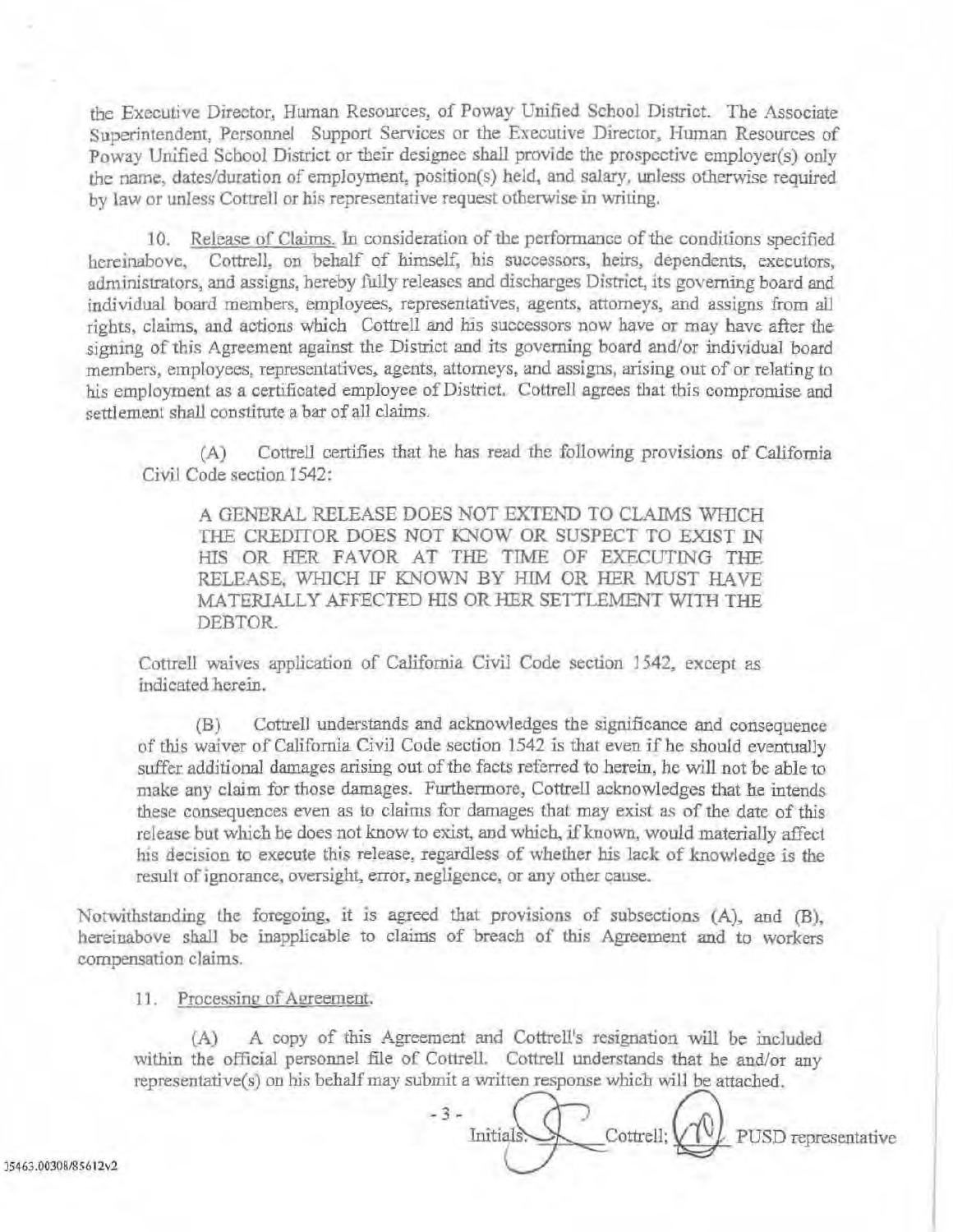(B) The parties hereto acknowledge and understand that this Agreement and the resignation of Cottrell may be public documents subject to public disclosure. By way of examp]e and not by way of limitation, if the governing board ratifies the resignation, then the board may announce such action at its board meeting, including by way of implementation of Government Code section 54957.1, subdivision (a), subdivisions (3)(A) and (B), and subdivision (5), so that the board and/or agents may disclose the existence of this Agreement and identify the substance of this Agreement. Any disclosures, for example, pursuant to the above or the California Public Records Act (Gov. Code, *§* 6250 et seq.). shall not constitute a violation of this Agreement nor shall such constitute a violation of law or constitute a tort such as but not limited to invasion of privacy or defamation.

12. This Agreement shall be deemed to have been drafted by all parties, and shall not be construed against any party on the theory that fewer than all parties drafted this Agreement.

13. Preservation Clause. In the event that any portjon of this Agreement shall be held to be void, voidable or unenforceable, the remaining portions shall remain in full force and effect. The failure of either party to enforce any provisions of this Agreement shall not be construed to be a waiver of such provisions or to affect either the validity of this Agreement or the right of any party to enforce this Agreement.

The patties have read all the terms of the Agreement, have bad the opportunity to consult with legal counsel and/or other representative(s) to the extent each desired, and understand said terms and are aware of their legal rights, duties and obligations, and each of the parties freely and volnntarily enters into this Agreement accepting aU its terms. Each party further acknowledges and represents that, in executing this Agreement, there bas been no reliance on any inducements, promises or representations made by either party or any party representing or serving any party except as is expressly stated herein.

The parties, hereby approving of and voluntarily agreeing to *this* Agreement accepting all its terms, execute *as* indicated below:

 $\sum_{i=1}^{n}$ JOSHUA/COTTRELL

Date: *<u>1</u>* 

| William | , Chimen      |
|---------|---------------|
| Asserte | superintendit |
|         | Wantchmin     |

APPROVAL AS TO FORM AND CONTENT:

GATTEY AND BARANIC

-4- Cottrell $\left\langle \bigcap_{n=1}^{\infty} V_n \right\rangle$  PUSD representative Initials: